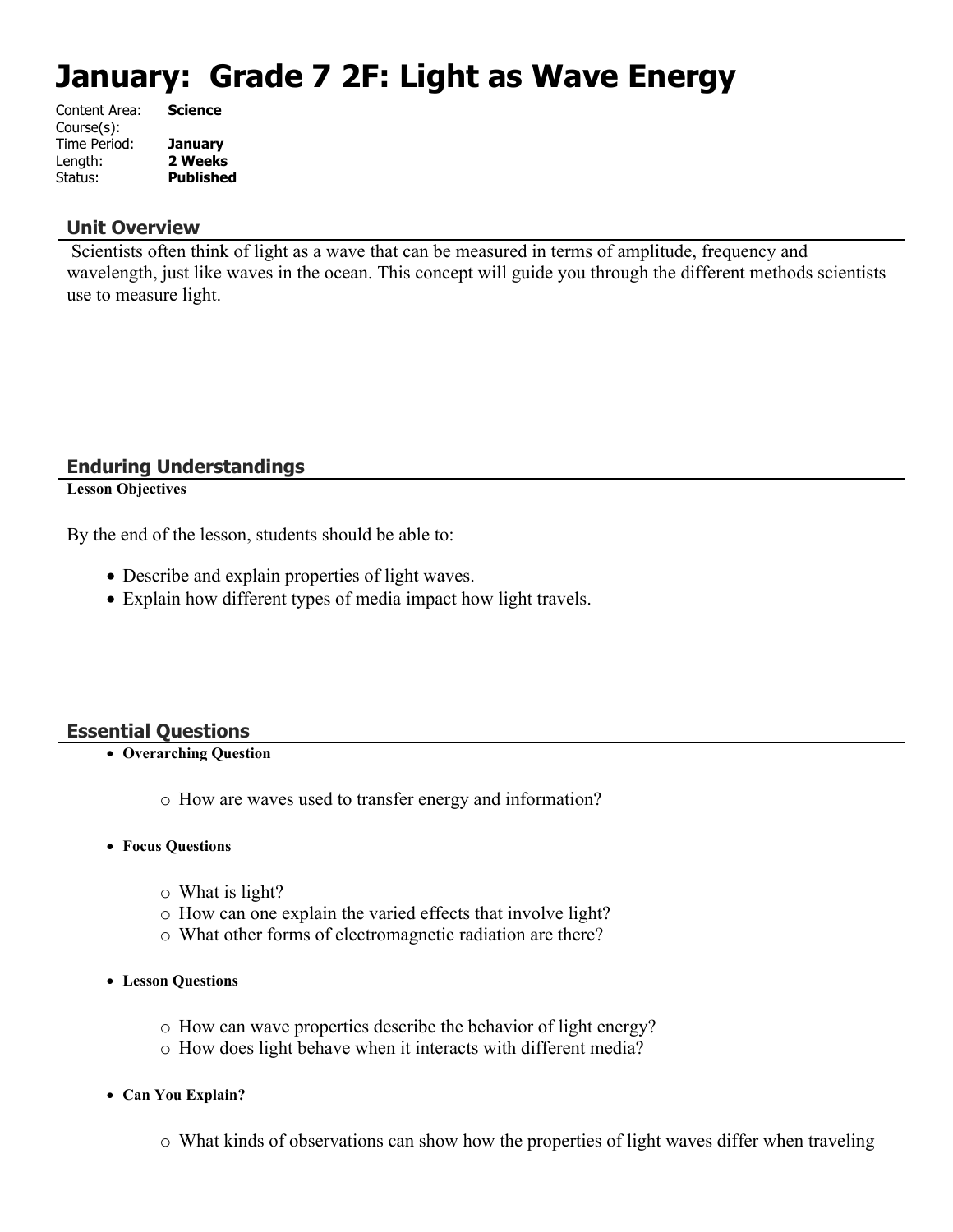## **Instructional Strategies & Learning Activities DISCOVERY TECHBOOK LESSONS:**

## **[The Five Es](https://app.discoveryeducation.com/learn/techbook/units/0eb7a0d2-f81f-4021-a6a6-10cacdb31920/concepts/b8130616-baf0-4d12-add7-37fb13b0f20f/lesson/sections/dd6f51b9-d7f7-4661-9e88-4079599a9340)**

• [The Five E Instructional Model](https://app.discoveryeducation.com/learn/techbook/units/0eb7a0d2-f81f-4021-a6a6-10cacdb31920/concepts/b8130616-baf0-4d12-add7-37fb13b0f20f/lesson/sections/dd6f51b9-d7f7-4661-9e88-4079599a9340#28538fec-9154-4616-afab-42a5eabe99e5)

Science Techbook follows the 5E instructional model. As you plan your lesson, the provided Model Lesson includes strategies for each of the 5Es.

• [Engage \(45–90 minutes\)](https://app.discoveryeducation.com/learn/techbook/units/0eb7a0d2-f81f-4021-a6a6-10cacdb31920/concepts/b8130616-baf0-4d12-add7-37fb13b0f20f/lesson/sections/dd6f51b9-d7f7-4661-9e88-4079599a9340#d135613e-5221-4641-bac8-af3cc207f8ae)

Students are presented with various phenomena of how water bends light and other strange behaviors of light. Students begin to formulate ideas around the Can You Explain? (CYE) question.

• [Explore \(135 minutes\)](https://app.discoveryeducation.com/learn/techbook/units/0eb7a0d2-f81f-4021-a6a6-10cacdb31920/concepts/b8130616-baf0-4d12-add7-37fb13b0f20f/lesson/sections/dd6f51b9-d7f7-4661-9e88-4079599a9340#8aa08fb8-3fb8-454c-905e-87ea9119626b)

Students investigate questions about how light waves bend and diffract by using evidence from text and media assets. Students complete an Exploration and a Hands-On Activity about light waves.

• [Explain \(45–90 minutes\)](https://app.discoveryeducation.com/learn/techbook/units/0eb7a0d2-f81f-4021-a6a6-10cacdb31920/concepts/b8130616-baf0-4d12-add7-37fb13b0f20f/lesson/sections/dd6f51b9-d7f7-4661-9e88-4079599a9340#667cad51-acf8-47bc-bf33-cde5d7179300)

Students construct scientific explanations to the CYE question by including evidence of how the properties of light waves differ when traveling through one medium compared with another.

• [Elaborate with STEM \(45–135 minutes\)](https://app.discoveryeducation.com/learn/techbook/units/0eb7a0d2-f81f-4021-a6a6-10cacdb31920/concepts/b8130616-baf0-4d12-add7-37fb13b0f20f/lesson/sections/dd6f51b9-d7f7-4661-9e88-4079599a9340#1b3dbe01-9ada-4132-90e0-6924f19117f3)

Students apply their understanding of light as wave energy as they learn about data transmission, investigate the history of light theory, and design polarized sunglasses.

• [Evaluate \(45–90 minutes\)](https://app.discoveryeducation.com/learn/techbook/units/0eb7a0d2-f81f-4021-a6a6-10cacdb31920/concepts/b8130616-baf0-4d12-add7-37fb13b0f20f/lesson/sections/dd6f51b9-d7f7-4661-9e88-4079599a9340#34fb04a2-6acf-41da-a3bc-f825dfb7e2fd)

Students are evaluated on the state science standards, as well as Standards in ELA/Literacy and Standards in Math standards, using Board Builder and the provided concept summative assessments.

## **Integration of Career Exploration, Life Literacies, Key Skills**

| CRP.K-12.CRP2 | Apply appropriate academic and technical skills.                      |
|---------------|-----------------------------------------------------------------------|
| CRP.K-12.CRP5 | Consider the environmental, social and economic impacts of decisions. |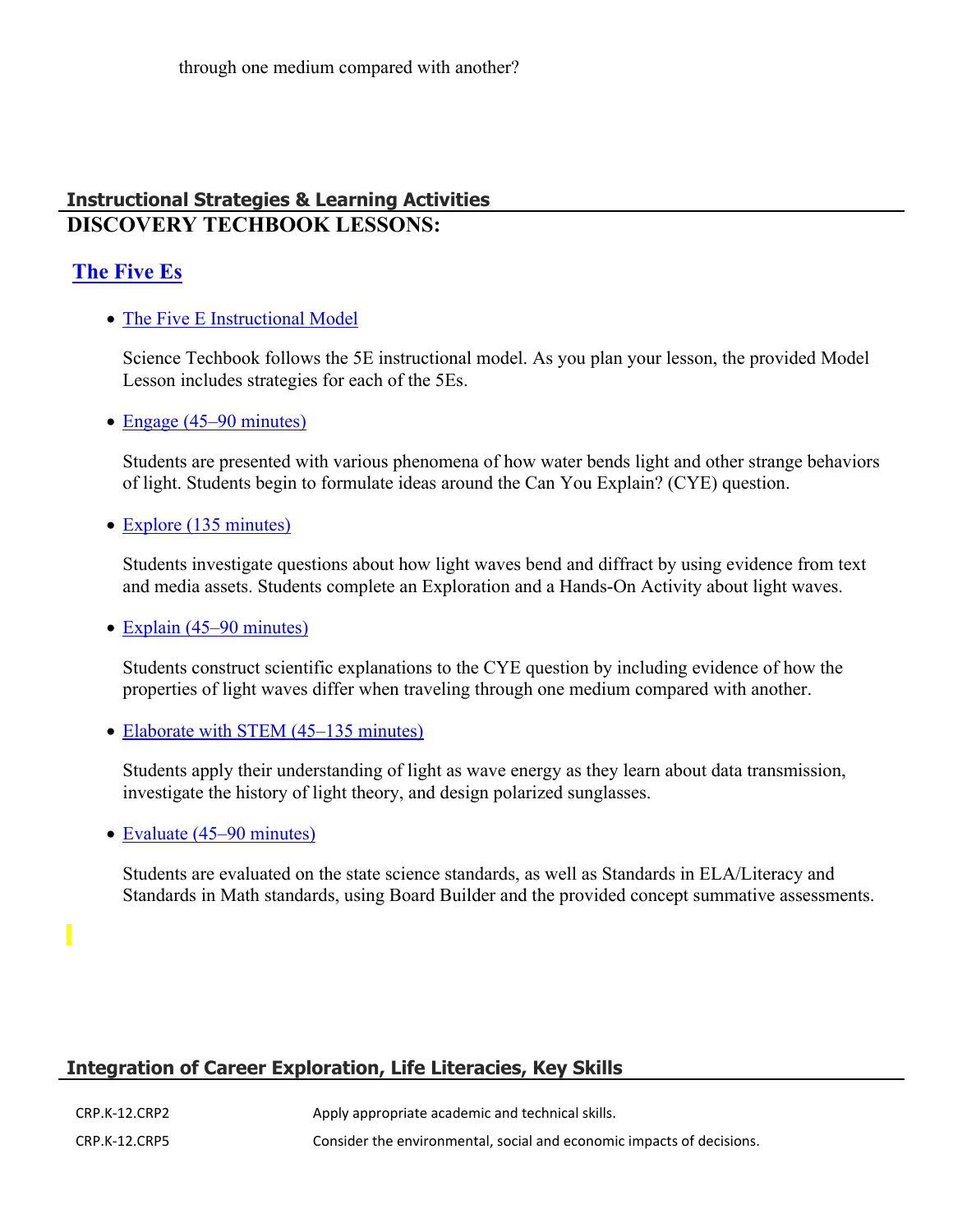| CRP.K-12.CRP4        | Communicate clearly and effectively and with reason.                               |
|----------------------|------------------------------------------------------------------------------------|
| CRP.K-12.CRP11       | Use technology to enhance productivity.                                            |
| <b>CRP.K-12.CRP9</b> | Model integrity, ethical leadership and effective management.                      |
| CRP.K-12.CRP8        | Utilize critical thinking to make sense of problems and persevere in solving them. |
| <b>CRP.K-12.CRP7</b> | Employ valid and reliable research strategies.                                     |
| <b>CRP.K-12.CRP1</b> | Act as a responsible and contributing citizen and employee.                        |
| CRP.K-12.CRP6        | Demonstrate creativity and innovation.                                             |
| CRP.K-12.CRP10       | Plan education and career paths aligned to personal goals.                         |
| CRP.K-12.CRP12       | Work productively in teams while using cultural global competence.                 |
| CRP.K-12.CRP3        | Attend to personal health and financial well-being.                                |

#### **Technolgy and Design Integration**

Discovery Techbook

Chromebooks

## **Interdisciplinary Connections**

| LA.WHST.6-8.1 | Write arguments focused on discipline-specific content.                                                                                                                                                                                                                                              |
|---------------|------------------------------------------------------------------------------------------------------------------------------------------------------------------------------------------------------------------------------------------------------------------------------------------------------|
| LA.WHST.6-8.7 | Conduct short research projects to answer a question (including a self-generated<br>question), drawing on several sources and generating additional related, focused<br>questions that allow for multiple avenues of exploration.                                                                    |
| LA.WHST.6-8.8 | Gather relevant information from multiple print and digital sources, using search terms<br>effectively; assess the credibility and accuracy of each source; and quote or paraphrase<br>the data and conclusions of others while avoiding plagiarism and following a standard<br>format for citation. |
| LA.WHST.6-8.9 | Draw evidence from informational texts to support analysis, reflection, and research.                                                                                                                                                                                                                |
| LA.WHST.6-8.2 | Write informative/explanatory texts, including the narration of historical events, scientific<br>procedures/experiments, or technical processes.                                                                                                                                                     |
| LA.RST.6-8.1  | Cite specific textual evidence to support analysis of science and technical texts.                                                                                                                                                                                                                   |
| LA.RST.6-8.2  | Determine the central ideas or conclusions of a text; provide an accurate summary of the<br>text distinct from prior knowledge or opinions.                                                                                                                                                          |
| LA.RST.6-8.3  | Follow precisely a multistep procedure when carrying out experiments, taking<br>measurements, or performing technical tasks.                                                                                                                                                                         |
| LA.RST.6-8.4  | Determine the meaning of symbols, key terms, and other domain-specific words and<br>phrases as they are used in a specific scientific or technical context relevant to grades 6-8<br>texts and topics.                                                                                               |
| LA.RST.6-8.5  | Analyze the structure an author uses to organize a text, including how the major sections<br>contribute to the whole and to an understanding of the topic.                                                                                                                                           |
| LA.RST.6-8.6  | Analyze the author's purpose in providing an explanation, describing a procedure, or<br>discussing an experiment in a text.                                                                                                                                                                          |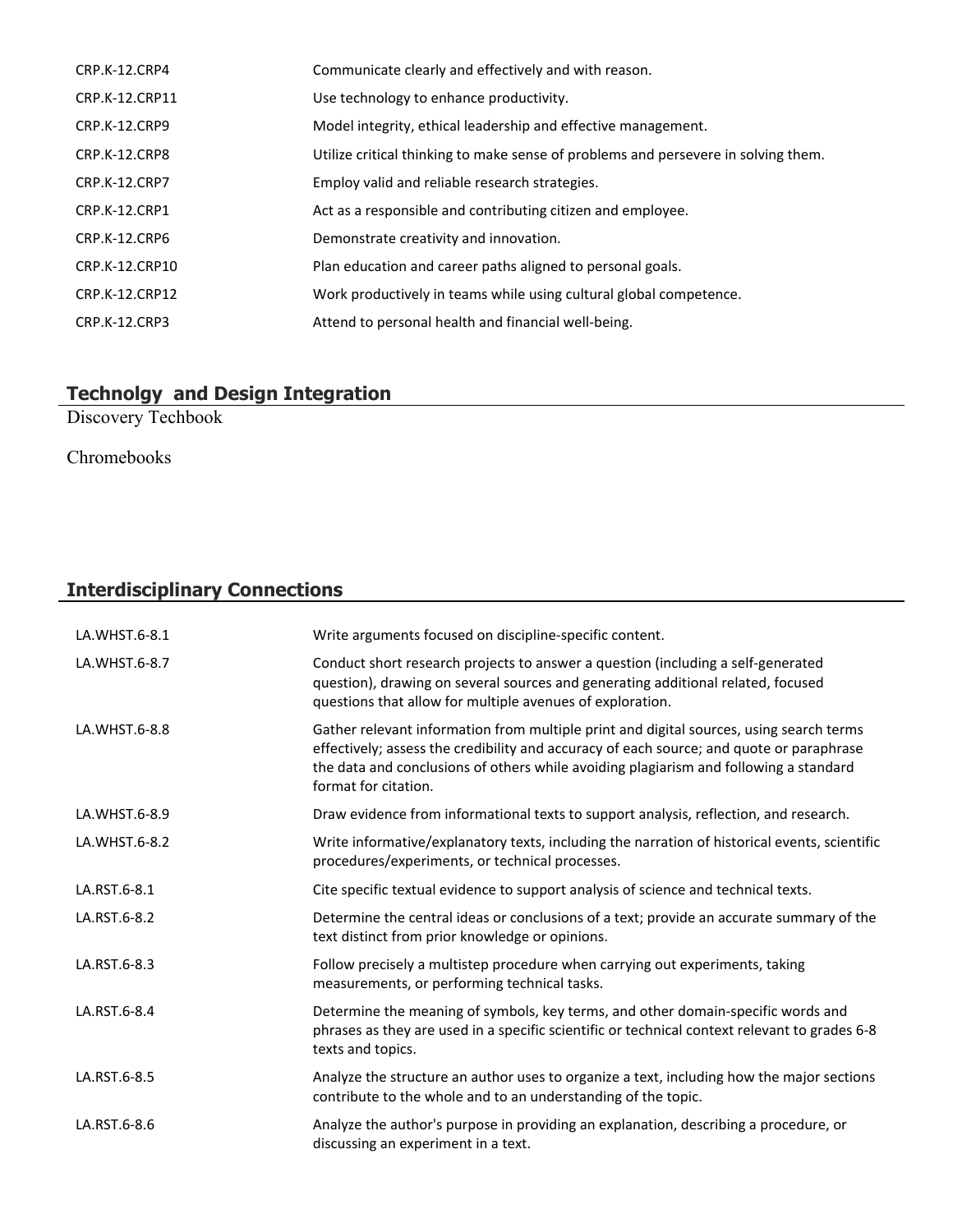| MA.7.EE.B     | Solve real-life and mathematical problems using numerical and algebraic expressions and<br>equations.                                                                                                                                    |
|---------------|------------------------------------------------------------------------------------------------------------------------------------------------------------------------------------------------------------------------------------------|
| LA.RST.6-8.7  | Integrate quantitative or technical information expressed in words in a text with a version<br>of that information expressed visually (e.g., in a flowchart, diagram, model, graph, or<br>table).                                        |
| LA.RST.6-8.8  | Distinguish among facts, reasoned judgment based on research findings, and speculation<br>in a text.                                                                                                                                     |
| LA.RST.6-8.9  | Compare and contrast the information gained from experiments, simulations, video, or<br>multimedia sources with that gained from reading a text on the same topic.                                                                       |
| LA.WHST.6-8.4 | Produce clear and coherent writing in which the development, organization, voice, and<br>style are appropriate to task, purpose, and audience.                                                                                           |
| LA.RST.6-8.10 | By the end of grade 8, read and comprehend science/technical texts in the grades 6-8 text<br>complexity band independently and proficiently.                                                                                             |
| LA.WHST.6-8.5 | With some guidance and support from peers and adults, develop and strengthen writing<br>as needed by planning, revising, editing, rewriting, or trying a new approach, focusing on<br>how well purpose and audience have been addressed. |
| LA.WHST.6-8.6 | Use technology, including the Internet, to produce and publish writing and present the<br>relationships between information and ideas clearly and efficiently.                                                                           |

### **Differentiation**

**See differentiation suggestions in the above lessons.** 

[Differentiation in science](http://www.brighthubeducation.com/teaching-gifted-students/65181-differentiation-techniques-and-activities-in-the-classroom-for-gifted-students/) can be accomplished in several ways. Once you have given a pre-test to students, you know what information has already been mastered and what they still need to work on. Next, you design activities, discussions, lectures, and so on to teach information to students. The best way is to have two or three groups of students divided by ability level.

While you are instructing one group, the other groups are working on activities to further their knowledge of the concepts. For example, while you are helping one group learn the planet names in order, another group is researching climate, size, and distance from the moon of each planet. Then the groups switch, and you instruct the second group on another objective from the space unit. The first group practices writing the order of the planets and drawing a diagram of them.

Here are some ideas for the classroom when you are using differentiation in science:

- Create a tic-tac-toe board that lists different activities at different ability levels. When students aren't involved in direct instruction with you, they can work on activities from their tic-tac-toe board. These boards have nine squares, like a tic-tac-toe board; and each square lists an activity that corresponds with the science unit. For example, one solar system activity for advanced science students might be to create a power point presentation about eclipses. For beginning students, an activity might be to make a poster for one of the planets and include important data such as size, order from the sun, whether it has moons, and so on.
- Find websites on the current science unit that students can explore on their own.
- Allow students to work in small groups to create a project throughout the entire unit. For example, one group might create a solar system model to scale. Another group might write a play about the solar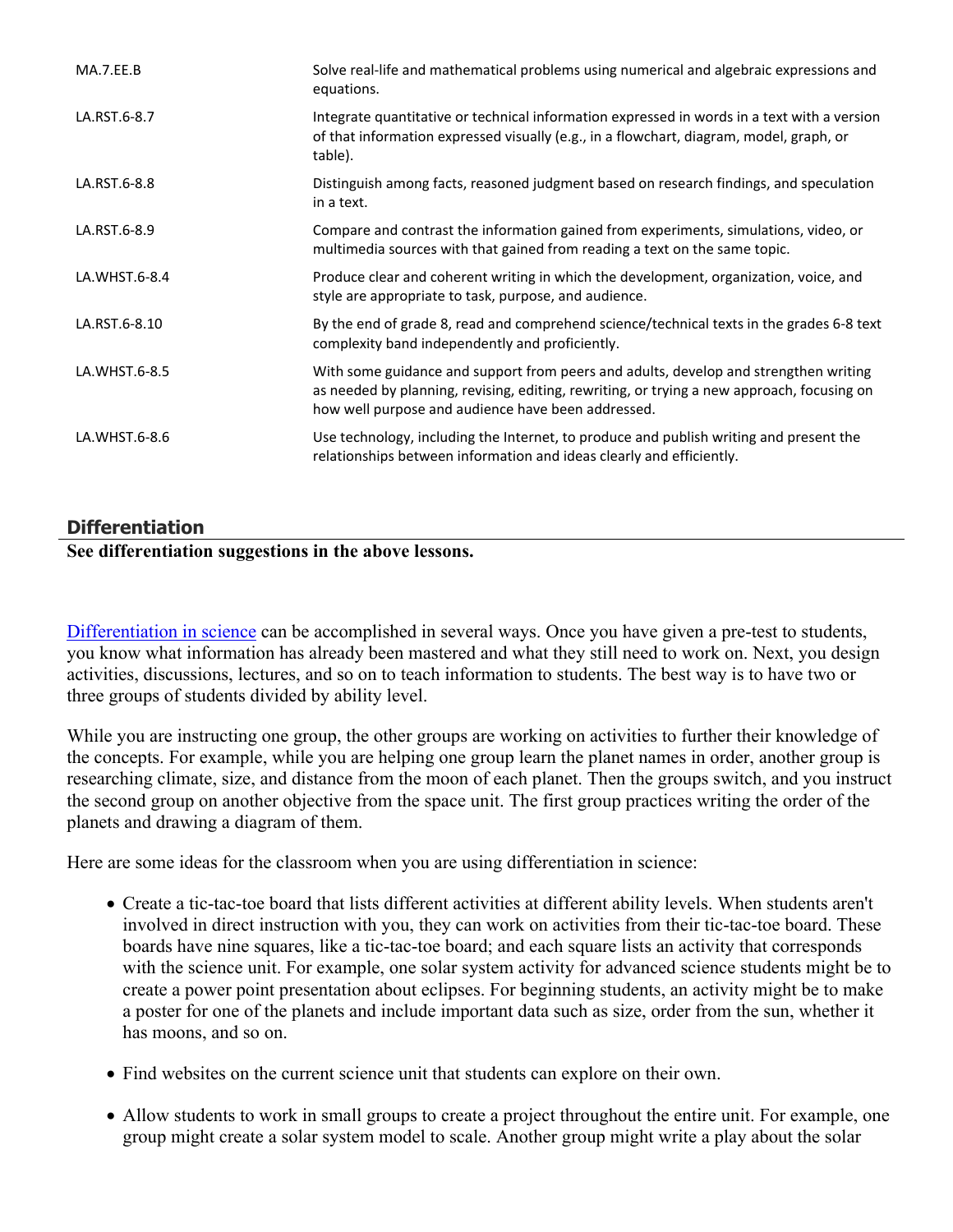system. This is an activity these groups can work on while they are not working directly with you.

Differentiation in science gets students excited to learn because it challenges them to expand their knowledge and skills, instead of teaching the whole group concepts they have already mastered.

#### **Modifications & Accommodations**

Refer to QSAC EXCEL SMALL SPED ACCOMMOCATIONS spreadsheet in this discipline.

#### **Modifications and Accommodations used in this unit:**

In addition to differentiated instruction, IEP's and 504 accommocations will be utilized.

#### **Benchmark Assessments**

**Benchmark Assessments** are given periodically (e.g., at the end of every quarter or as frequently as once per month) throughout a school year to establish baseline achievement data and measure progress toward a standard or set of academic standards and goals.

#### **Schoolwide Benchmark assessments:**

Aimsweb benchmarks 3X a year

Linkit Benchmarks 3X a year

**Additional Benchmarks used in this unit:**

#### **Science Benchmarks are given in Dec. and June**

#### **Formative Assessments**

Assessment allows both instructor and student to monitor progress towards achieving learning objectives, and can be approached in a variety of ways. **Formative assessment** refers to tools that identify misconceptions, struggles, and learning gaps along the way and assess how to close those gaps. It includes effective tools for helping to shape learning, and can even bolster students' abilities to take ownership of their learning when they understand that the goal is to improve learning, not apply final marks (Trumbull and Lash, 2013). It can include students assessing themselves, peers, or even the instructor, through writing, quizzes, conversation, and more. In short, formative assessment occurs throughout a class or course, and seeks to improve student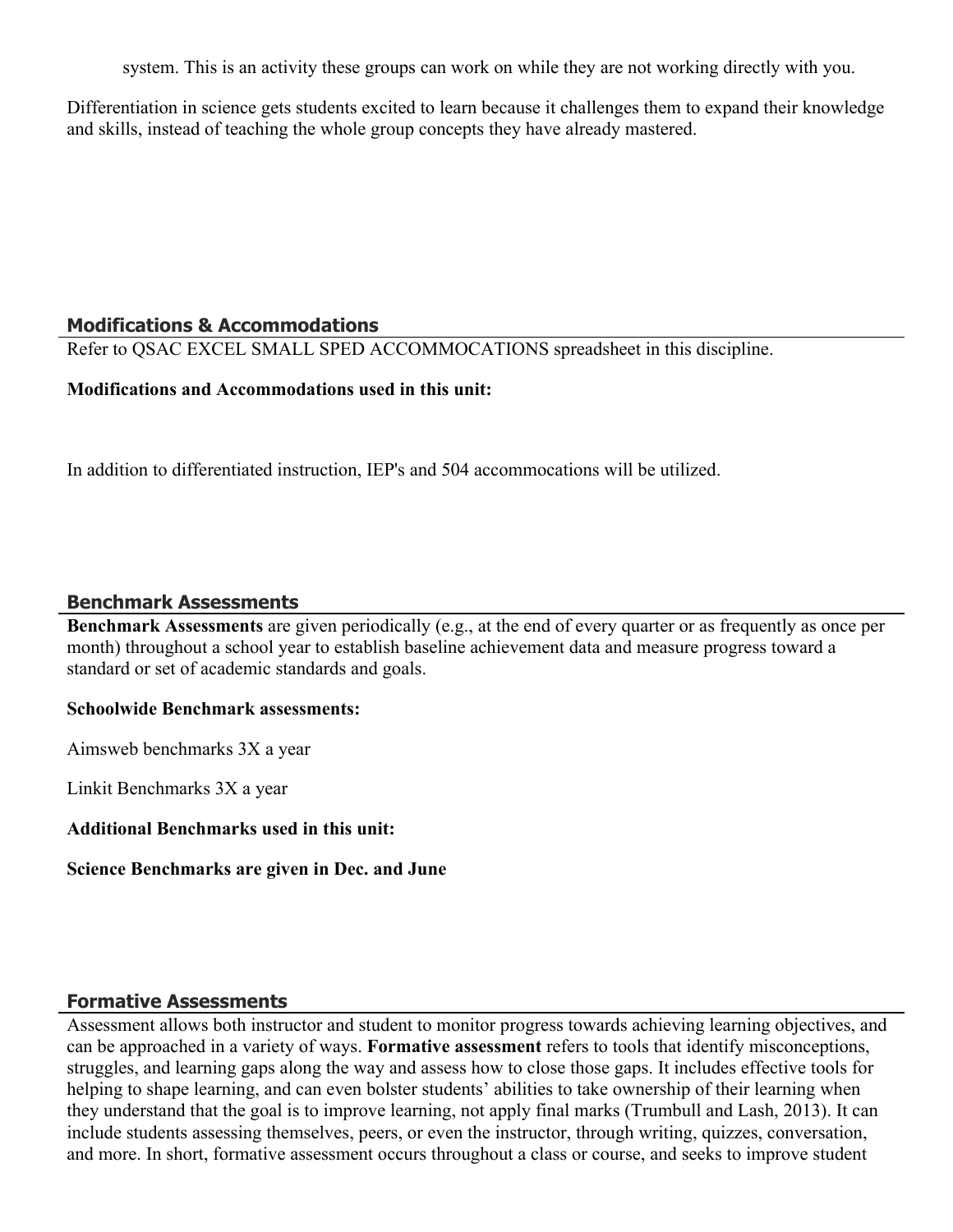achievement of learning objectives through approaches that can support specific student needs (Theal and Franklin, 2010, p. 151).

#### **Formative Assessments used in this unit:**

See assessments located in the unit link above

#### **Summative Assessments**

**Summative assessments** evaluate student learning, knowledge, proficiency, or success at the conclusion of an instructional period, like a unit, course, or program. Summative assessments are almost always formally graded and often heavily weighted (though they do not need to be). Summative assessment can be used to great effect in conjunction and alignment with formative assessment, and instructors can consider a variety of ways to combine these approaches.

#### **Summative assessments for this unit:**

See assessments located in the unit link above

#### **Instructional Materials**

See materials located in Unit above.

Discovery Techbook

Teacher made materials

Additonal labs available through NJCTL on line curriculum

#### **Standards**

Emphasis is on a basic understanding that waves can be used for communication purposes. Examples could include using fiber optic cable to transmit light pulses, radio wave pulses in wifi devices, and conversion of stored binary patterns to make sound or text on a computer screen.

SCI.MS-PS4-2 Develop and use a model to describe that waves are reflected, absorbed, or transmitted